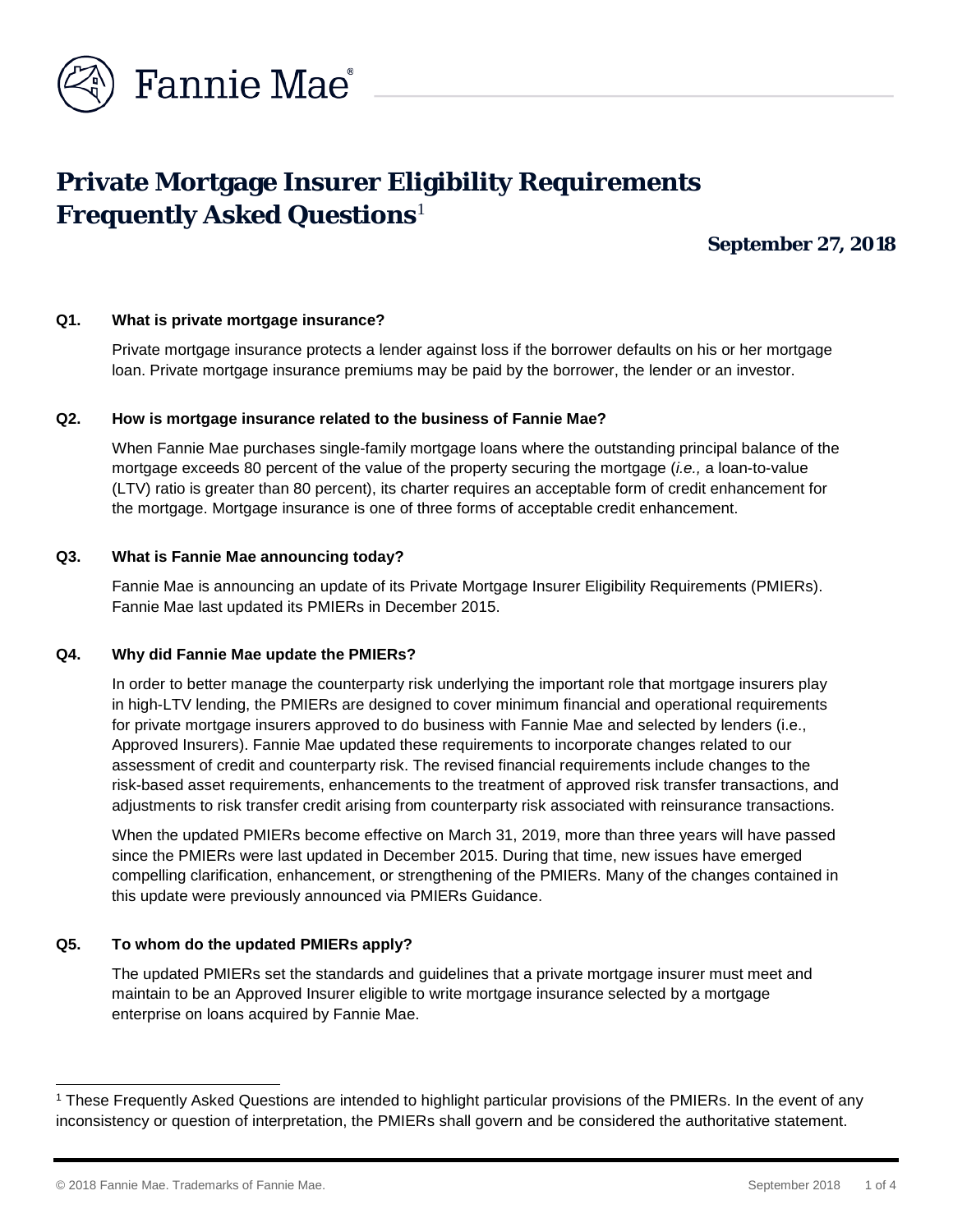

# **Q6. How were the updated PMIERs developed?**

Fannie Mae and Freddie Mac developed the updated PMIERs under FHFA's oversight. During this process, Fannie Mae, Freddie Mac, and FHFA consulted with private mortgage insurers that currently are approved to do business with Fannie Mae and Freddie Mac, as well as with state insurance commissioners.

# **Q7. How do the updated PMIERs differ from the PMIERs published in December 2015?**

The following is a summary of the key changes incorporated in the updated PMIERs:  $<sup>2</sup>$  $<sup>2</sup>$  $<sup>2</sup>$ </sup>

## **PMIERs Guidance**

• Incorporated all changes previously issued in PMIERs Guidance documents 2018-01, 2017-01, 2016-02 and 2016-01.

## **Minimum Required Assets**

- Added a new multiplier for non-performing loans backed by a property in a FEMA Declared Major Disaster Area, [see Exhibit A,](https://www.fanniemae.com/content/eligibility_information/private-mortgage-insurer-eligibility-requirements.pdf) Table 8 for conditions.
- Included credit for primary MI coverage in calculating the Required Asset Amount for pool insurance risk.

# **Available Assets**

- Eliminated the legacy premium credit.
- Established a limit for surplus note proceeds that may be included in Available Assets.
- Include Uncollected Premium net of ceded reinsurance premium.
- \*Excluded amounts for debt, pledged collateral and funds held for the benefit of a reinsurer in calculating Available Assets.
- \*Include the surrender value of Corporate Owned Life Insurance policy, subject to conditions.

## **Reinsurance Counterparty Risk**

• Revised reinsurance collateral framework and introduced counterparty haircuts.

# **Quality Control (QC)**

- \*Requires re-verification and review of closing documents on all post-closing QC reviews.
- \*Clarifies that post-closing QC random sample selection must represent the Approved Insurer's entire portfolio.
- \*Clarifies that only significant defects must be reported to Fannie Mae for post-closing QC reviews.

## **Underwriting**

-

• \*Clarifies that automated tools are permitted for use by Approved Insurers to determine eligibility, perform QC or undertake independent validation.

<span id="page-1-0"></span><sup>&</sup>lt;sup>2</sup> Asterisks (\*) denote changes that were incorporated from previously issued Guidance letters.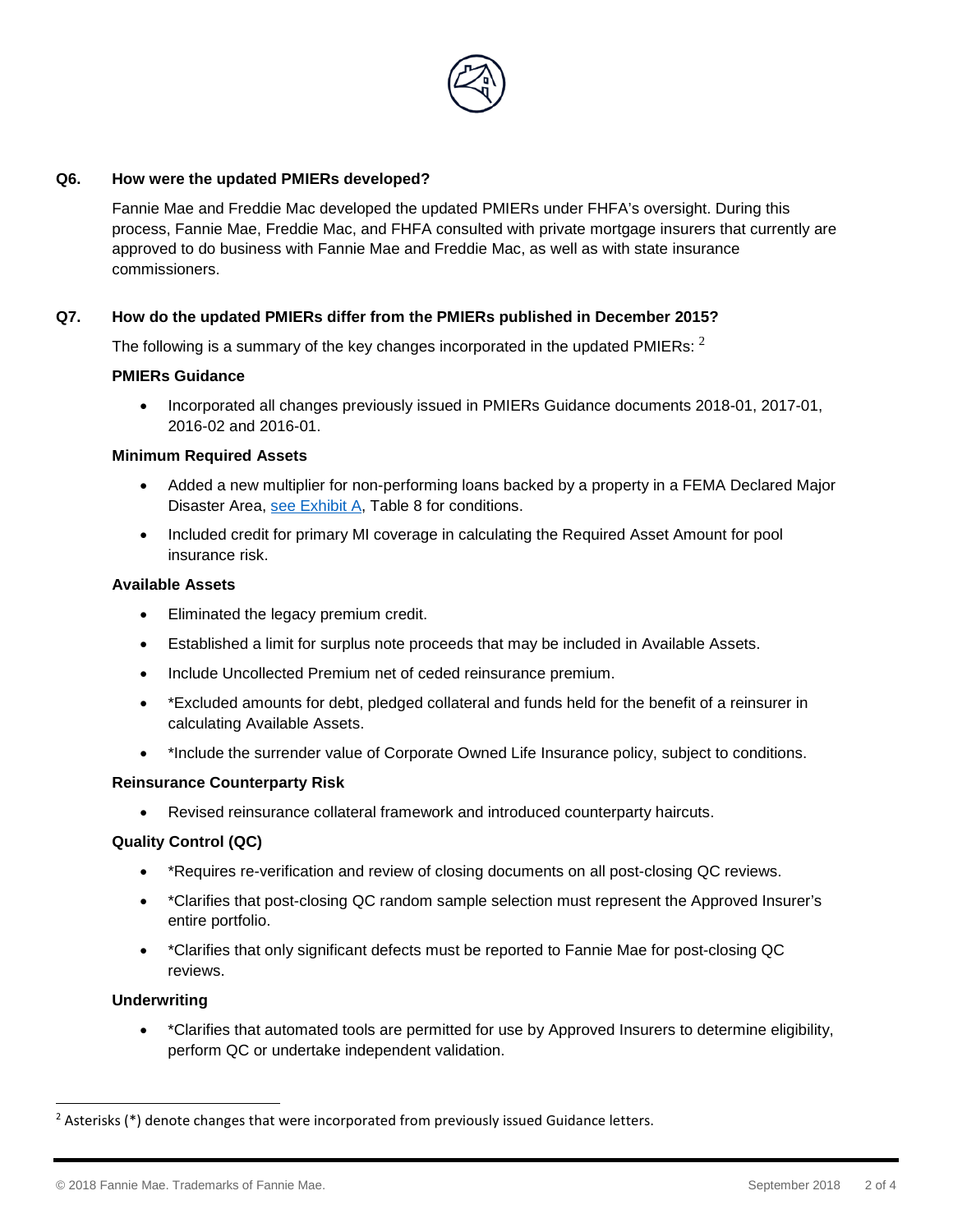

## **Master Policies and Claims Timelines**

- Incorporates by reference rescission relief principles as part of master policy requirements and as a PMIERs exhibit.
- \*Clarifies rescission relief and independent validation must be performed in accordance with Fannie Mae's Rescission Relief Principles.
- Recognizes situations where claim settlement timelines may be exceeded.

# **PMIERs Exhibits and Glossary**

- Revised Exhibits  $A, C, D$  $A, C, D$  $A, C, D$ , and  $F$  to incorporate changes to updated PMIERs.
- Added the Rescission Relief Principles as [Exhibit G.](https://www.fanniemae.com/content/eligibility_information/amended-and-restated-gse-rescission-relief-principles.pdf)
- Added several new defined terms in support of the updated PMIERs.

## **Q8. Why don't the updated PMIERs give credit for future premium income?**

Future premiums are not included as capital under state insurance regulations nor are they included as capital under statutory accounting guidelines. If the updated PMIERs were to include future premiums in Available Assets while state regulators did not include future premiums in statutory capital, Fannie Mae could be exposed to the risk of statutory insolvencies and deferred payment obligations.

Although premium income is now not included in Available Assets, it is available to cover dividend payments to shareholders and ongoing operating expenses. More importantly, because the Available Assets calculation does not include a specific charge for a going concern, premium income provides an additional cushion to continue operating in times of stress when the ability to raise capital is compromised, thus permitting Available Assets to be dedicated to pay claims.

# **Q9. What are the Effective Date and the timeline for implementation of the PMIERs?**

The updated PMIERs will become effective on March 31, 2019 (the Effective Date) for existing approved private mortgage insurers.<sup>[3](#page-2-0)</sup> The updated PMIERs are effective immediately for any new mortgage insurer applying to do business with Fannie Mae.

Approved Insurers must certify by April 15, 2020, that as of December 31, 2019 they were in compliance with the updated PMIERs. Approved Insurers must certify by April 15, 2019 that, as of December 31, 2018 they were in compliance with the PMIERs in effect as of December 2018.

# **Q10. What happens if an approved private mortgage insurer does not meet the updated PMIERs requirements by the Effective Date?**

An approved private mortgage insurer unable to certify that it meets the financial and non-financial requirements of the updated PMIERs by the Effective Date will be subject to the remediation actions outlined in Section 901 of the updated PMIERs.

<span id="page-2-0"></span><sup>3</sup> An Approved Insurer must meet all the updated PMIERs on the Effective Date of March 31, 2019. Compliance as of the effective date with the financial requirements will be determined based upon the Approved Insurer's financial statements and book of business as of March 31, 2019, and thereafter based upon the most recent quarter-end financial statements and book of business. j